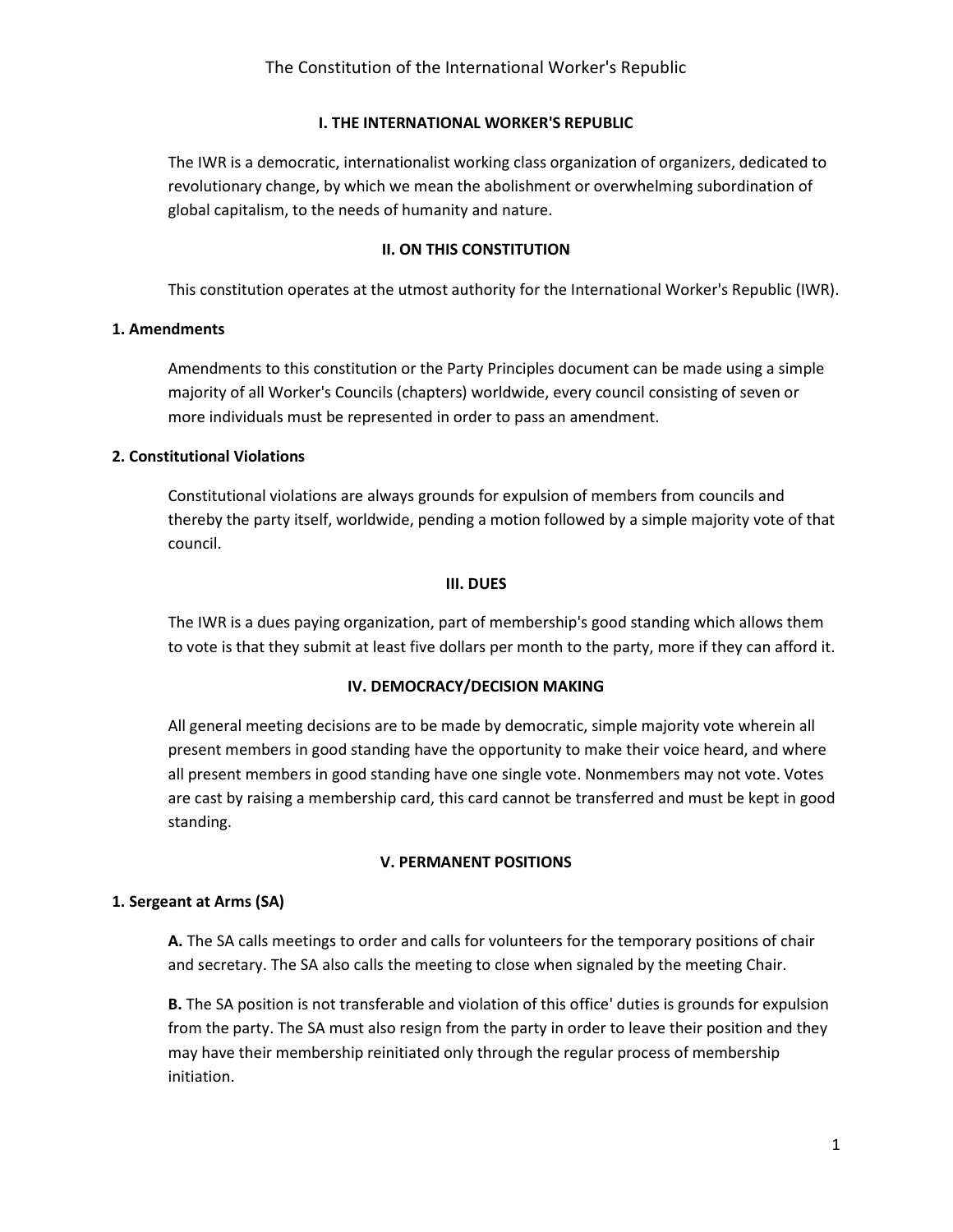**C.** At least one SA *must* attend every meeting and no votes should be had without the presence of the SA.

D. At General Meetings, SAs must always check and stamp membership cards at the door for good standing and observe each vote. The SAs are the only members who may intervene to stop a vote and only due to violation of the integrity of the vote (and for no other reason whatsoever), such as... (a) non-members attempting to vote. (b) Members attempting to vote who are in poor standing. (c) Any individuals attempting to, at any time before or during the vote – through physical force or malicious intimidation – prevent a member from or force a member to vote.

E. The other duties of the SA are, to the best of their ability, to exclude members of law enforcement and management from all meetings and to ensure no phones or other recording devices are present at members only meetings or at IWR actions.

F. The SA must make sure to faithfully issue and rescind membership cards based on membership participation.

G. The SA must collect dues which must be immediately transferred to the treasurer.

# 2. Treasurer

A. Each council must elect a treasurer to be in charge of the council's bank account. The treasurer must maintain complete transparency of funds and must be able at any meeting to produce an account of all expenditures and income upon request of any party member at any IWR meeting.

B. Expenditures are only permitted to accompany actions or projects made as motions and then passed by majority vote by party members.

C. The treasurer must also faithfully collect dues at each meeting from the SA and deposit them to the council's account immediately after each meeting.

# VI. RULES FOR COUNCIL MEETINGS

## 1. Meeting Duration

Meetings must last less than an hour and a half. Meetings are not the place of prolonged discussion. Discussion must be had by all interested members before or after the official meeting time.

# 2. Temporary Positions

A. Two volunteers are required to start a meeting: Chair and Secretary. These are temporary positions which last only the duration of a particular meeting.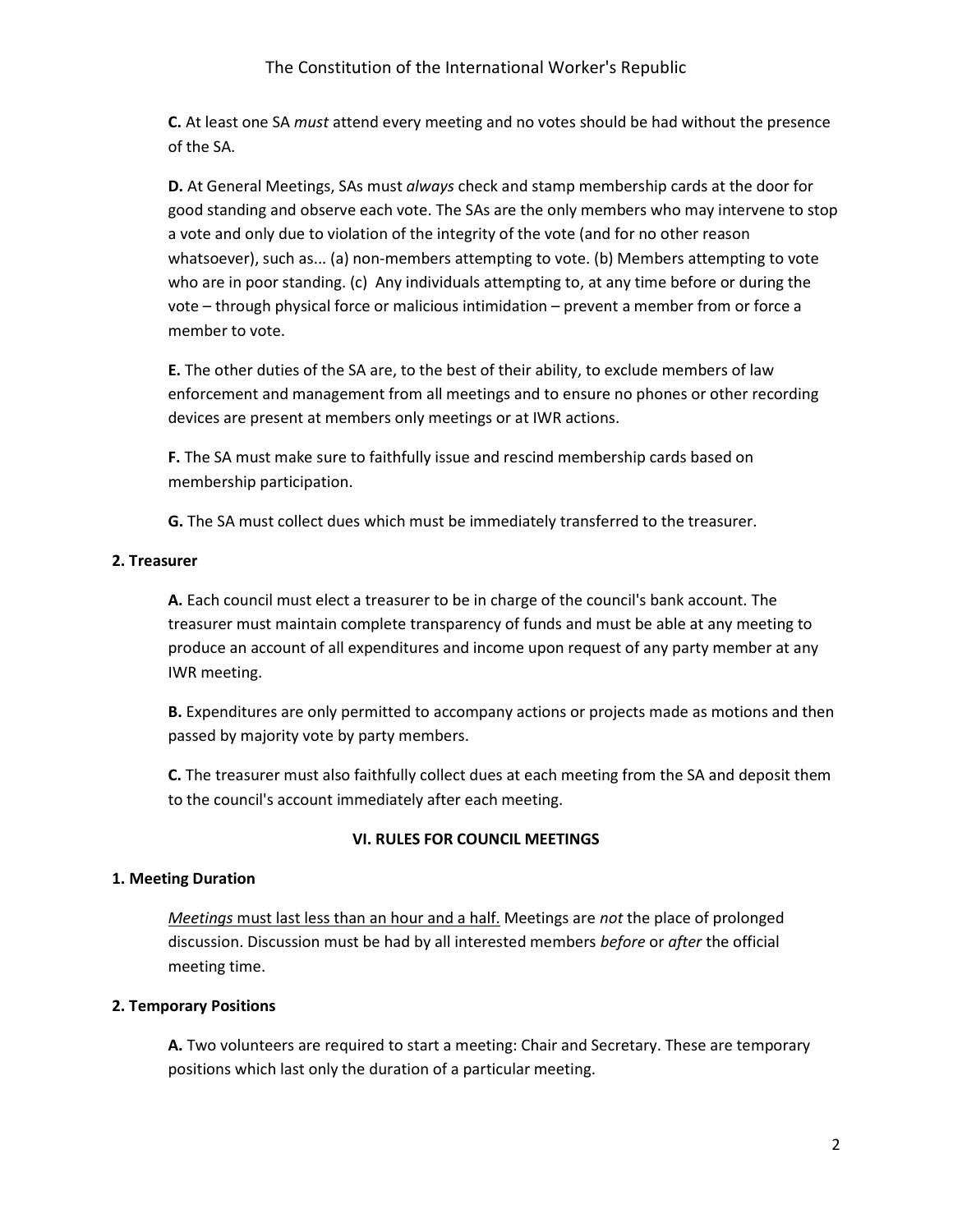**B.** The Secretary is in charge of recording and stating faithfully which motion was brought in which order and thereby which motion is next up for vote.

C. The Chair is responsible for making sure the meeting proceeds in a fair and orderly way, and that it stays to less than one hour and a half.

D. The Secretary and chair of each week are jointly responsible for getting the word out to other councils of any national or international actions which can involve other councils, which passed a vote at their council.

E. It is the responsibility of the Secretary to precisely keep track of discussion time. If a discussion reaches the ten minute mark during a meeting, it is the Chair's responsibility to put forth a motion to postpone the vote until the end of the meeting, or the next meeting if time runs out. It is the responsibility of the Secretary to second this motion, no vote is needed to postpone if the motion is made at or after the ten minute mark of the discussion during a meeting.

## 3. Meeting Time and Date

A. Meetings are to be weekly and consistently recur at the same time and date.

B. Meeting time and date must be decided at general meetings and this information must be clearly stated and very easily accessible for all members as well as--in the case of public meetings only--the public.

C. Meetings must alternate weekly on the basis of public vs. private. Public meetings are open to nonmembers, more sensitive topics can be handled at private meetings where only party members are allowed.

## 4. Quorums

Quorums may be set by individual councils as they see fit, although it is recommended that councils agree on a quorum as one of their first motions and adjust it accordingly as membership grows. Discussion may be had in lieu of a meeting, but no motions may be heard without this quorum.

## 5. Voting by Proxy

Members may not vote by proxy.

## 6. Members only Meetings

**B.** Phones or recording devices of any kind whether audio or visual are *absolutely not permitted* at private meetings or in party only meeting places while any party business is being discussed. Recording is not permitted at any party meetings, public or private.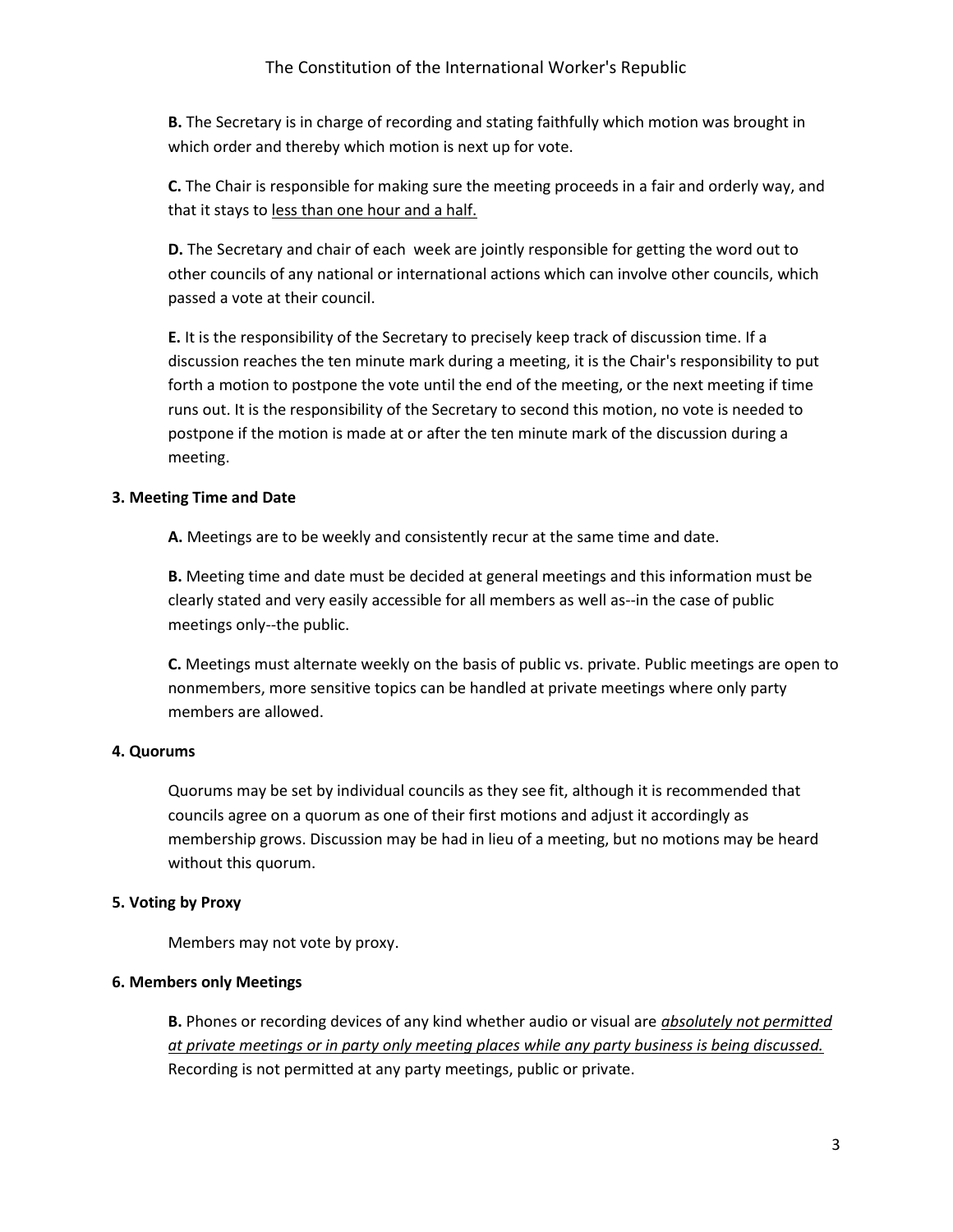C. Nonmembers are not to participate in discussions preceding party only meetings. The SA must ensure that an hour before as well as after the meeting the meeting space is clear of both nonmembers and any recording devices such as cell phones.

## VII. MOTIONS

#### 1. First Come First Serve

Motions are to be heard and voted upon in the order they are made. There are three possible exceptions… Three motions take precedence over all other motions and their precedence over each other follow this order: (1) Emergency motions (where there is an imminent threat of bodily harm to IWR members or members of the broader community) (2) Motions made to recall an action group leader (3) Motions made to expel a party member. (4) Motions made to initiate new members.

#### 2. Standing

You can only bring forth a motion or vote on a motion if you are a member in good standing. Motions and votes are both made by raising the red membership card.

#### 3. Template

Motions are to proceed basically as follows:

The Sergeant at Arms (SA) must be observing. Member A raises their card and declares their intent to make a motion. They are called on by the meeting Chair. Member A gives a succinct, brief explanation of what their motion is and if applicable, what it will cost the party's treasury. The Chair calls for a second. Member B raises their red card and declares that they second the vote. Chair: "Is there any brief questions, clarifications or debate?" The Chair calls the motion to a vote: "All members in favor raise your red cards…" both the Chair and Secretary make their own counts and corroborate one another. "All members against…" both the Chair and Secretary make their own counts and corroborate one another. The Chair: "Can the SA verify the authenticity of this vote" The SA: "yes" or "no." The Chair: "The motion passes (or fails)."

#### 4. Delayed Motions

Motions will be heard on a first come first serve basis. If and only if the member is present in the current week, motions submitted during or immediately after the previous week's meeting--but for which there was not enough time to be voted on--will be heard first, unless rescinded by that present member who put forth the motion the previous week.

#### 5. Multiple Motions

A member can put forth one motion per meeting on the first come first serve rule. If a member has multiple motions the rest of their motions must wait until all other members have made their motions, but any one member can make as many motions as time allows.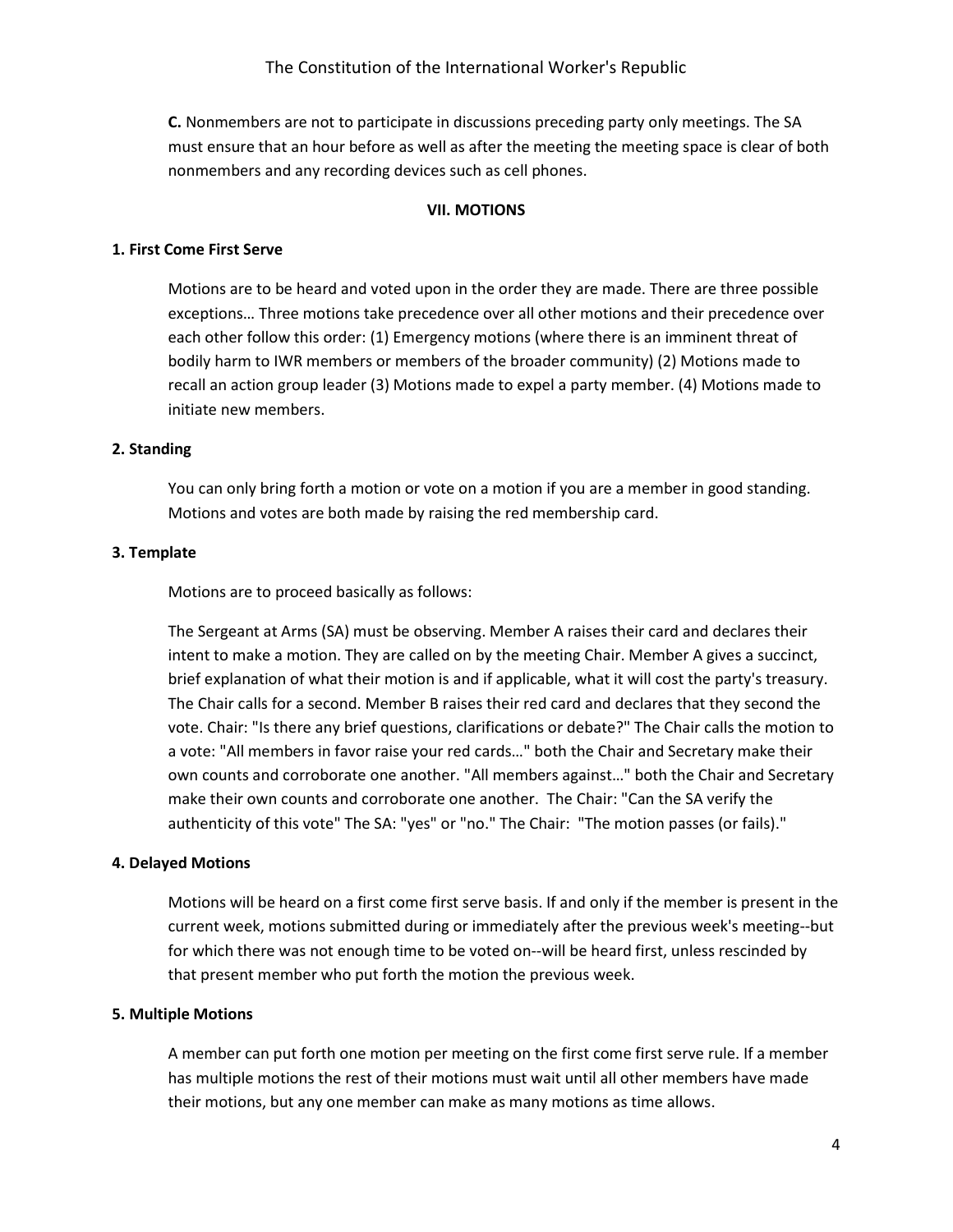## 6. Funds

If the member bringing forth the motion is requesting party funds they must make the amount requested a part of the motion, otherwise it will be assumed they are not requesting any funds and none will be issued.

## VIII. MEMBERSHIP

## 1. Discrimination

Membership is open to all regardless of identity: membership discrimination based on race, religion, nationality, sexual orientation, sex or gender is not to be tolerated. Members must treat one another, and members of the public, with respect.

## 2. Class

A. New members are welcome and encouraged who are either working class of all identities therein or working professionals and students of all identities therein, who possess no hiring or firing authority whatsoever, over workers.

B. Individuals outright not permitted to membership under any circumstances include: any members of law enforcement whatsoever, anyone currently employed in a management or supervisor position with hiring/firing authority, anyone who owns either a business with more than one employee or a property which generates them income from rent. In addition, members of supremacy or separatist identity/hate groups or organizations such as white power organizations are outright banned without exception from membership. For shorthand: no cops, landlords, capitalists, fascists, or bosses. Enforcement of these exclusions is the responsibility of the SA.

## 3. Eligibility

A. Membership eligibility is based on participation and dues payment. You are eligible for membership if and only if the SA can verify to the best of their ability that (a) you have arrived on time and stayed for the entirety of at least three consecutive public meetings (b) you have demonstrated that you have thoughtfully read at least three books of your choice from the IWR reading list (c) have paid five dollars in membership dues for the current month (d) that you are not a cop, landlord, capitalist, fascist or boss.

A1. For verification of your initial eligibility you must have received a white card and had it stamped three times, once at each meeting, by the SA.

## 4. Initiation

A. Once you have been verified by the SA and had your white card stamped three times, a motion must be made by a party member other than the SA to initiate you into the party. You must state your agreement with the IWR Constitution and Principles and as long as there is a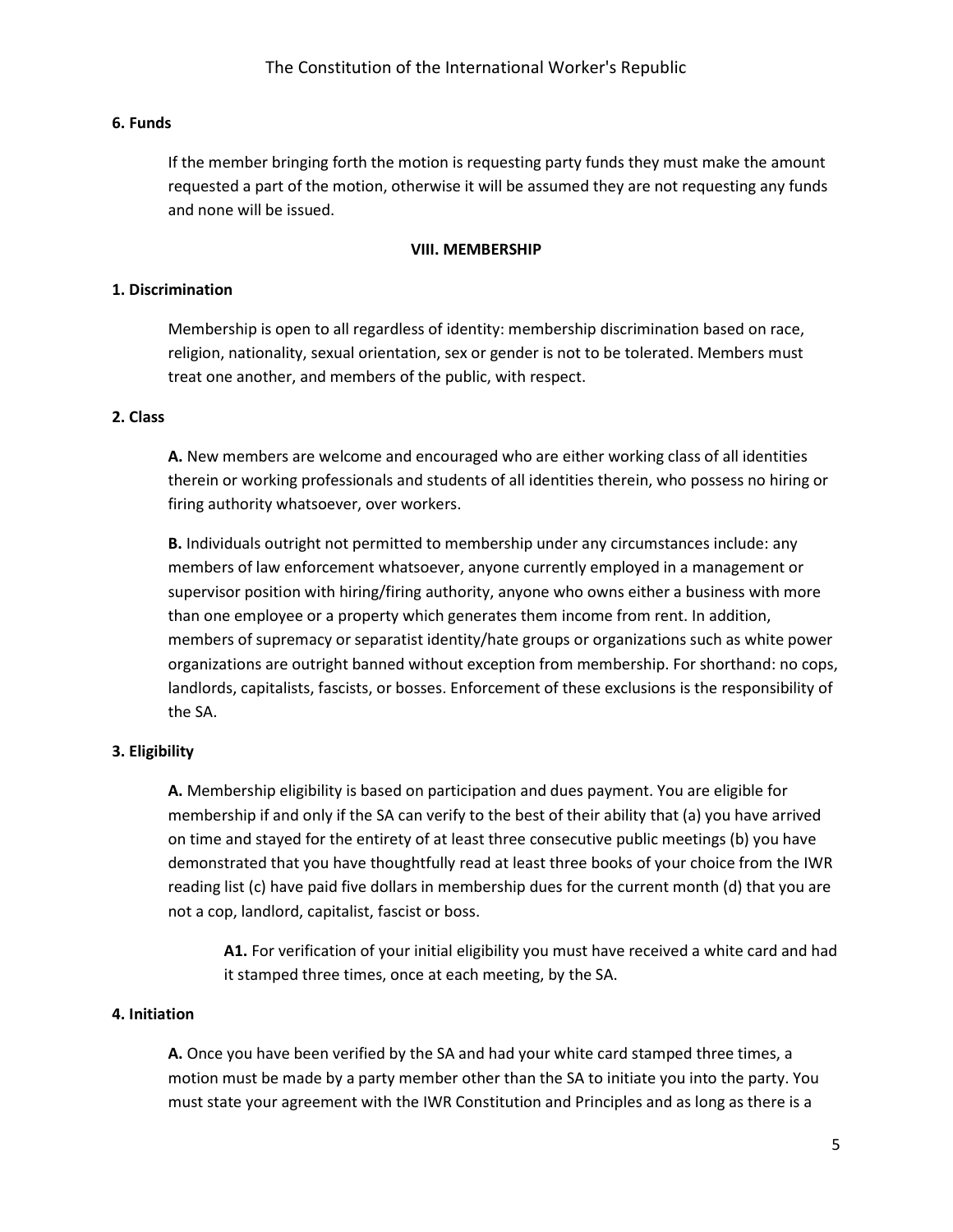second and there are no objections, you are a member and the Sergeant at Arms must issue you a red card which you must keep in good standing by attending at least three meetings per month (where one must be the membership only meeting) and having your card stamped by the SA. If there are any objections to your membership at all, or you do not receive a second at the time of your motion for initiation, you are not permitted to be a member.

## 4. Revocation

If you do not stay in good standing you will not be allowed to vote. If you are in poor standing for more than three consecutive months the SA must revoke your membership card and may do so without a vote.

#### 5. Expulsion

A. Members may be expelled from the party by a simple majority vote. Cause for expelling a member can stem from very serious ethical concerns or from any constitutional violations whatsoever.

**B.** It is absolutely inexcusable to motion to expel a member over a mere disagreement or over personality conflicts.

## IX. PROCESSES (aka ACTIONS or PROJECTS)

#### 1. Process vs. Decision

A. Processes (aka actions or projects) are distinguished from decisions--which take place exclusively at general meetings whereas processes take place exclusively outside of these meetings. Processes are not to be undertaken democratically. After a democratic decision has been made by a motion followed by a majority vote at a general meeting it may put a process underway.

B. Any process is not intended to be permanent, it's action group must exist to accomplish a limited goal and then the action group must dissolve and along with it, the leader's authority.

C. Processes include but are not limited to - Protests - Workplace unionization efforts - The creation of Party affiliated worker owned cooperatives - Membership recruitment drives - Community support programs (such as a breakfast program) - Eviction resistance actions - Campaigns to run members for political office - Community defense actions - Community reappropriation actions - Boycotts - Community/Party political education initiatives - Illegalized immigrant shelter and protection programs - Community or Party legal defense initiatives.

#### 2. Action Groups

A. An action group consists of all members responsible for executing a process (action or project).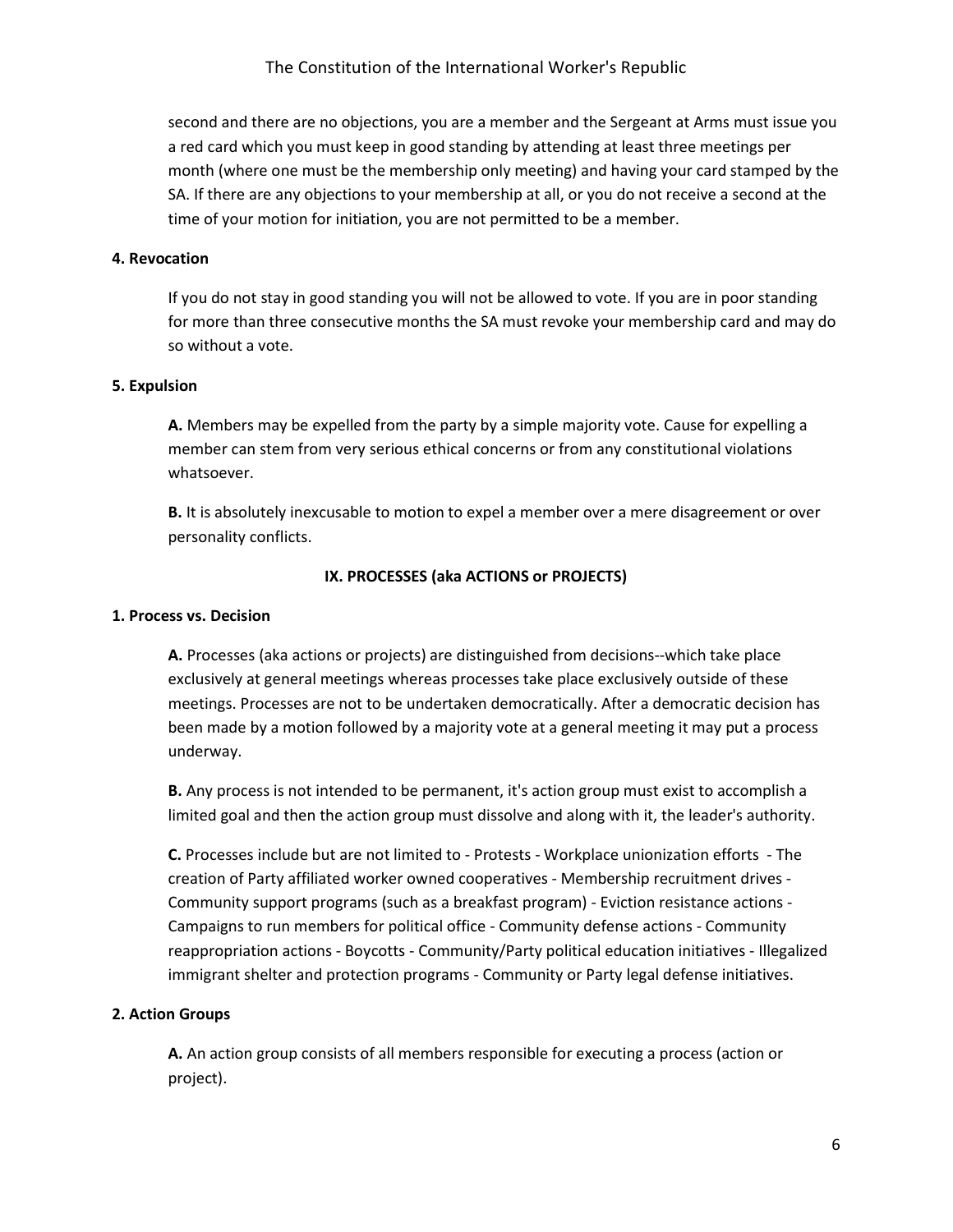B. General meetings have final and absolute authority over the persistence of extant action groups. General meetings can dissolve them at will or remove their leaders at will, although, meetings cannot direct the activity of action groups.

C. Action groups are to be formed right after the meeting at which it's corresponding motion was passed. Action group leaders must be elected by the action group at this first action group meeting.

D. Action groups are run by centralized leadership and hierarchy of command. Action group members are responsible for their own subordination to the chosen leader's decisions. Being a member of an action group while practicing insubordination to its leadership (including the leader's delegated subordinate leaders) is cause for expulsion from the party pending a majority vote which may only be brought as a motion by the democratically elected action group leader at a general meeting.

E. Members may of course choose whether or not to join the action group of their own free will, and they may leave the action group at any time without consequence by stating their immediate intention to resign or join in the presence of the leader and at least one other witness who is a member of the IWR. Leaders have full authority as to whether or not to remove or allow entry of members into or out of their action group, but they cannot bar members from leaving or force them to join.

F. Leaders may be recalled at any general meeting, by majority vote, for any constitutional violations or for incompetently pursuing their action.

G. Making a recall motion at a general meeting does not constitute insubordination. Voicing dissent at any time, does not constitute insubordination. Insubordination is an action where a member of the party fails to follow commands either negligently or intentionally.

## 3. Protests and Other Actions

Phones and other recording devices are not permitted at actions organized by the IWR where these recordings might be used as evidence either in a court of law or as means by which any malicious or foolish party might jeopardize the recorded (inadvertently or intentionally) member's well-being. Enforcement of this is the responsibility of the SAs.

## 4. Emergency Actions

Emergency action groups are the only action groups which can be formed outside of general meetings. They are to be reserved for emergencies only and are intended to be temporary and can be permanently dissolved by the general body at a weekly meeting. They are democratic only in the sense that all members present must agree on a leader by simple majority. Emergencies meriting an emergency action group are defined by: (a) imminent bodily harm to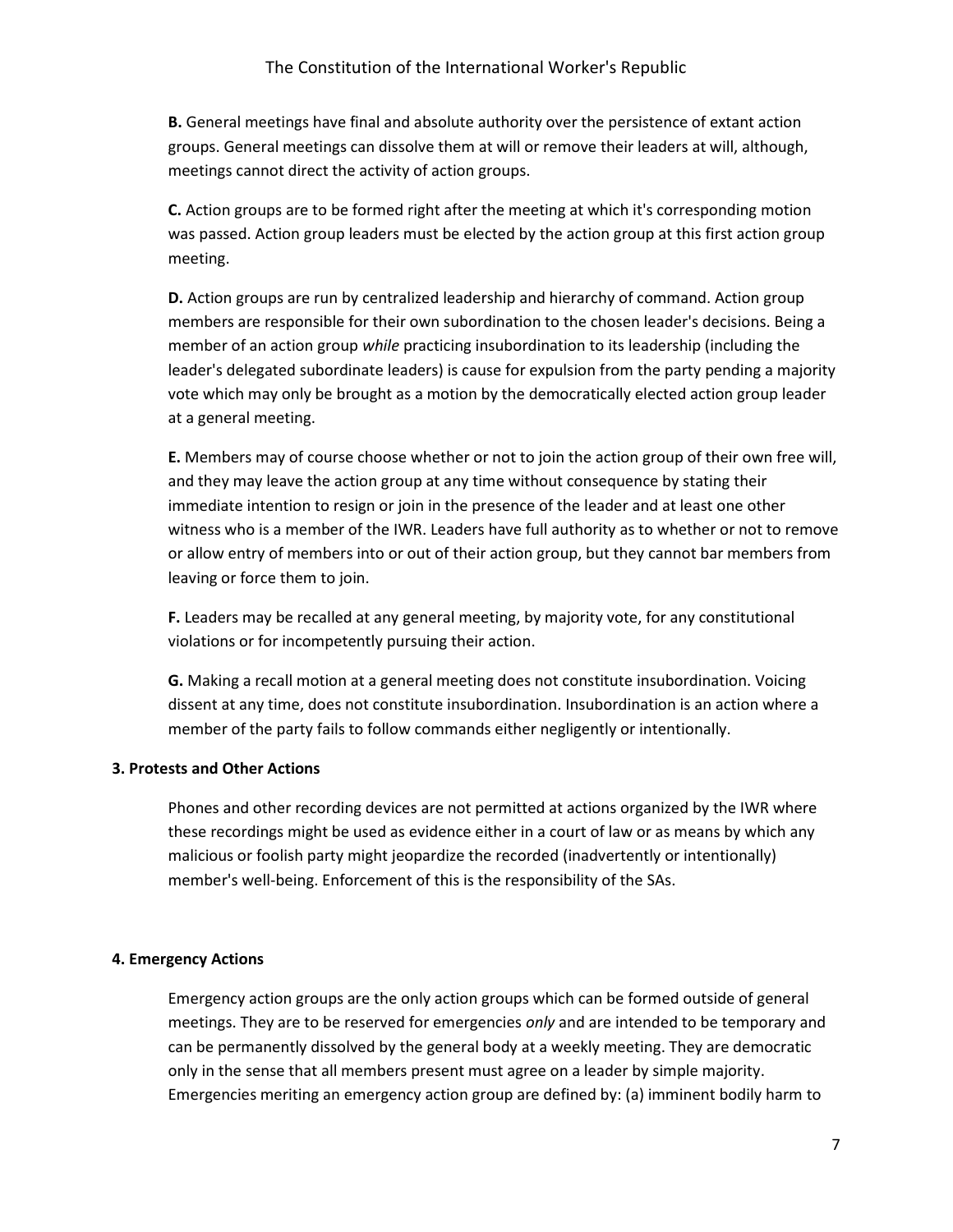## The Constitution of the International Worker's Republic

party or community members which could be stopped, responded to or ameliorated by immediate collective response (b) imminent existential harm to the party or party council itself as an institution.

## X. PARTY AFFILIATED WORKER OWNED COOPERATIVES (PAWOC)

## 1. Definition

PAWOCs are democratic workplaces owned, operated and managed by the workers thereof. All workers must own equal shares in the company, there must be no other shareholders. See Richard Wolf's Democracy at Work project for guidance and inspiration.

## 2. Revenue and Reciprocity

A small portion (at least 3%) of revenue generated by PAWOCs must be transferred to the IWR in order for the company to maintain its party affiliation. In return the PAWOCs can call on the party for assistance in any way they wish.

## 3. Eligibility

PAWOCs must, in this order (1) provide employment and thereby a living wage to its workers (2) perform a socially useful task (3) perform this task in as environmentally sustainable manner as possible.

## 4. Relationship

A. PAWOCs are not under command from the party at all, the Party can only either grant or rescind affiliation with and thereby assistance from the party. Non-affiliated Worker Owned Cooperatives (WOCs) are not entitled to any assistance from the IWR although they are considered comrades in the fight for socialism as long as they satisfy (1) (2) and (3) in section "2." article "X." above.

B. The IWR – PAWOC relationship is an alliance. Assistance from the IWR to the PAWOC can take any form, but suggested methods include: the IWR can recruit members of the party or public to work for PAWOCs, can call community boycotts against competing capitalist companies, can help poach quality workers from competing capitalist workplaces, and it can run federal, state and local representatives to pass legislation favoring WOCs.

## XI. PARTY AFFILIATED LABOR UNIONS (PALU)

## 1. Revenue and Reciprocity

A small portion (at least 3%) of total dues payed to the PALUs must be transferred to the IWR. In return the PAWOCs can call on the party for assistance in any way they wish.

## 2. Eligibility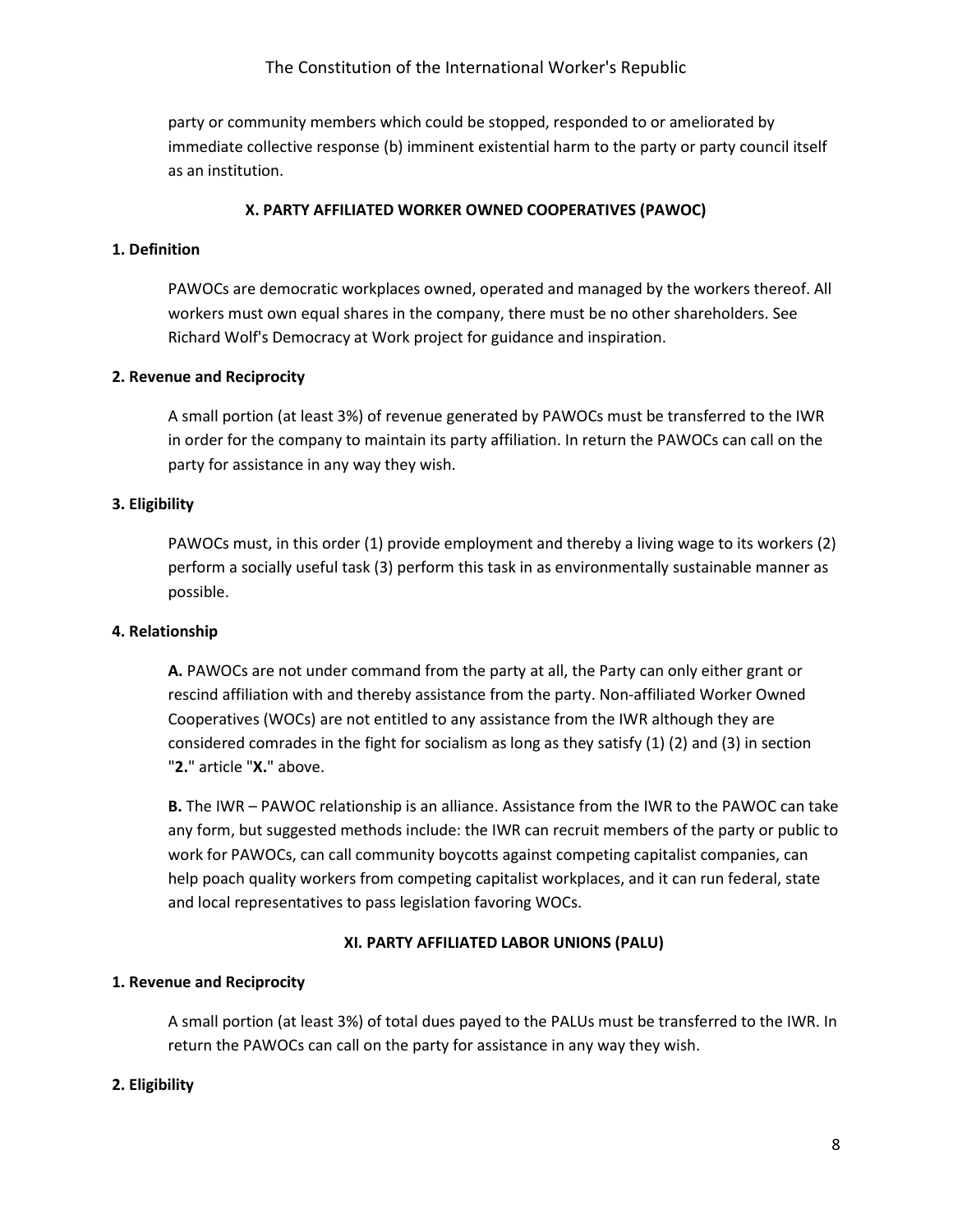PALUs must, in this order (1) provide employment and thereby a living wage to its workers (2) make their workplace as environmentally sustainable as possible. (3) make the products of their labor as socially beneficial as possible.

# 4. Relationship

A. PALUs are not under command from the party at all, the Party can only either grant or rescind affiliation with and thereby assistance from the Party. Non-affiliated Unions are not entitled to any assistance from the IWR although they are considered comrades in the fight for socialism as long as they satisfy (1) (2) and (3) in section "2." article "XI." above.

B. The IWR – PALU relationship is an alliance. Assistance from the IWR to the PALU can take any form, but suggested methods include but are not limited: The IWR can provide strike support of all kinds to the union rank and file, can run pro-union politicians for office, can organize community support initiatives during strikes, or turn scabs and other picket line crossers away, or bring community and media attention to employer abuses/negligence.

## XII. RUNNING PARTY AFFILIATED CANDIDATES (PACs) FOR POLITICAL OFFICE

# 1. Eligibility

A. All candidates must vow to uphold party principles and constitution and must remain in good standing in order to keep their party affiliation.

B. Candidates political status in government does not in any way shape or form change their political status within IWR decision making (they still just have one vote).

C. Candidates for government office or office holders can still be kicked out of the party or the affiliation between the candidate and the party may be broken by a simple majority vote within the relevant party council.

**E.** IWR Candidates must run on an independent  $3<sup>rd</sup>$  party ticket.

## 2. Note

The IWR is and must be a direct action party first. Running candidates for office can be important as a method of building leftwing and party power, but it is not the primary function of the IWR.

## 3. Democrats

The IWR does not officially endorse non-affiliated candidates and we absolutely do not door knock or propagandize on behalf of democratic candidates. We look for allies anywhere we can find them -- and will pragmatically work with anyone, especially progressive Democrats -- to achieve our goals, but generally speaking, all Democrats are collaborators and Republicans be dammed.